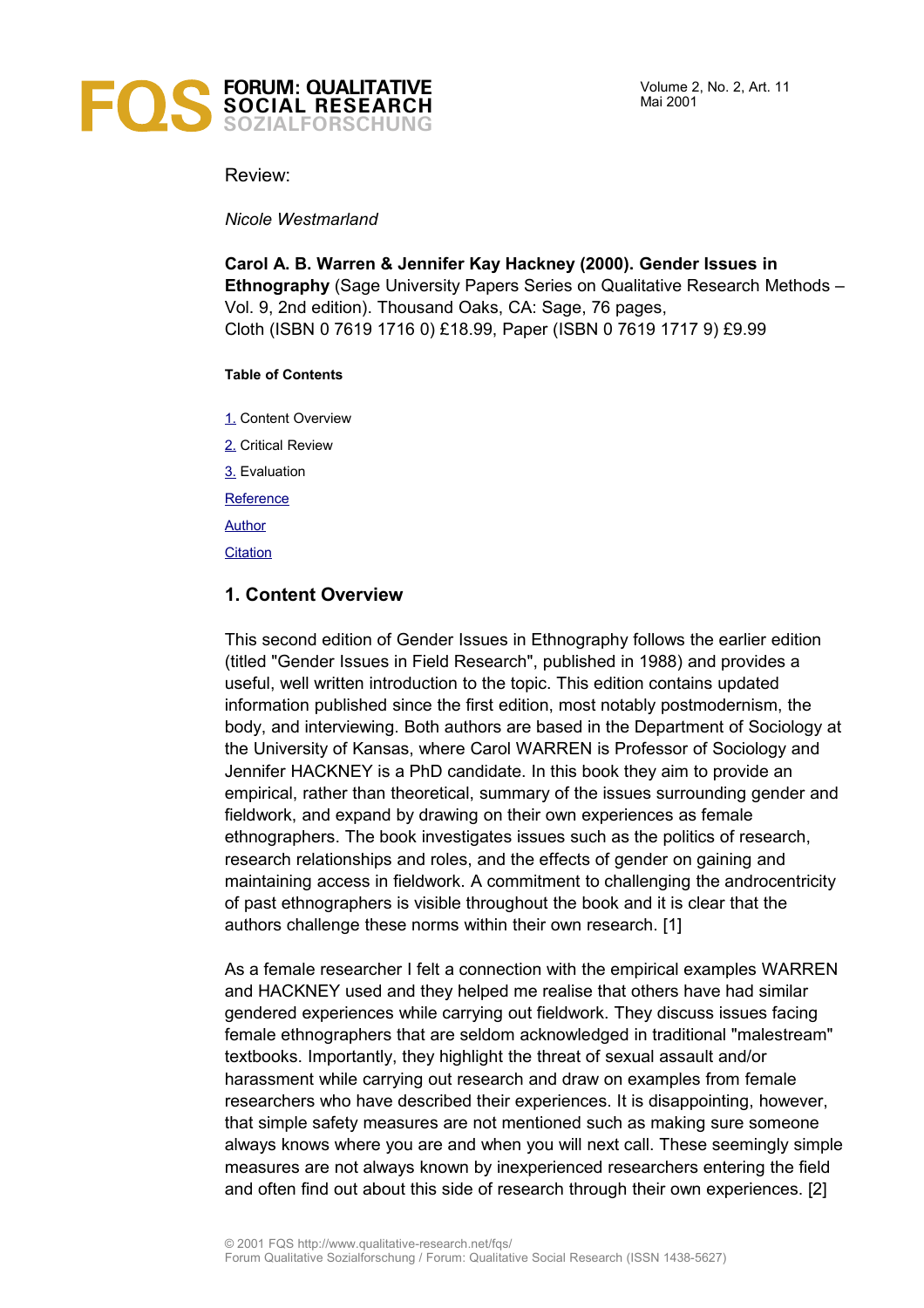One of the most interesting parts of the book and an issue that is rarely approached is when they question what do we, as women, accept as part of fieldwork? How much of our personality and beliefs are silenced under the name of "good" research? These issues are discussed under the subheadings of "sex" and also "the politics of research" where they use examples to demonstrate that female researchers faced with abusive informants rarely challenge their behaviour preferring to use evasive rather than confrontational responses. They write that there is a widespread reluctance to write or talk publicly about such experiences, with stories communicated through oral folklore or "corridor talk". Several possible explanations are discussed for why this may be the case, such as a researchers fear about her career, a tendency for her to blame herself for her informants behaviour and a feelings of gratitude towards the respondent and a reluctance to discredit them. Another possible explanation for evasive responses not mentioned by WARREN and HACKNEY but certainly felt within my own research is a fear that a confrontational response may lead to an escalation of abuse. [3]

A further discussion under the subtitle "sex", and again rarely mentioned elsewhere, concerns sexual relationships that can, and indeed have, developed between researchers and informants. They highlight that it is more often male than female researchers who talk and write publicly about such relationships, and conclude that "when the discussion of sexuality illuminates little more than the researcher's personal odysseys, then we think it may become gratuitous" (p.61). They advise that "listening to decades of gossip among colleagues has convinced us that whatever it may do for an individuals sense of self, public confession rarely does much for careers" (p.61). [4]

## <span id="page-1-0"></span>**2. Critical Review**

At times the book feels unbalanced, for example an optimistic stance is taken when they write "... since those early days, women sociologists have appeared from coast to coast and in between as tenured professors and even department chairs" (p.3). Here they neglect to highlight the wide variance between male and female professors' salaries. Although women in sociology have undoubtedly made significant gains since the "early days" there are still major issues, such as childcare, working hours, and salary which remain problematic and which are important gender issues. In other parts, the book seems to err on the pessimistic side, for example being female is quite rightly highlighted as a barrier to some kinds of fieldwork, however in some cases being female can be advantageous, however this side of the equation is not mentioned. [5]

Personally, I would have liked a consideration of how feminist research perspectives have influenced ethnography. I felt that this was especially relevant when they discuss sexual relations within the field as a way to become "accepted" within a society. They describe the fieldwork of Colin TURNBULL (1986) and explain "... the temporary sexual and emotional arrangements he made during this stage with a woman", however they do not question the effect this may have had on the woman involved. Feminists are passionate that no women should be